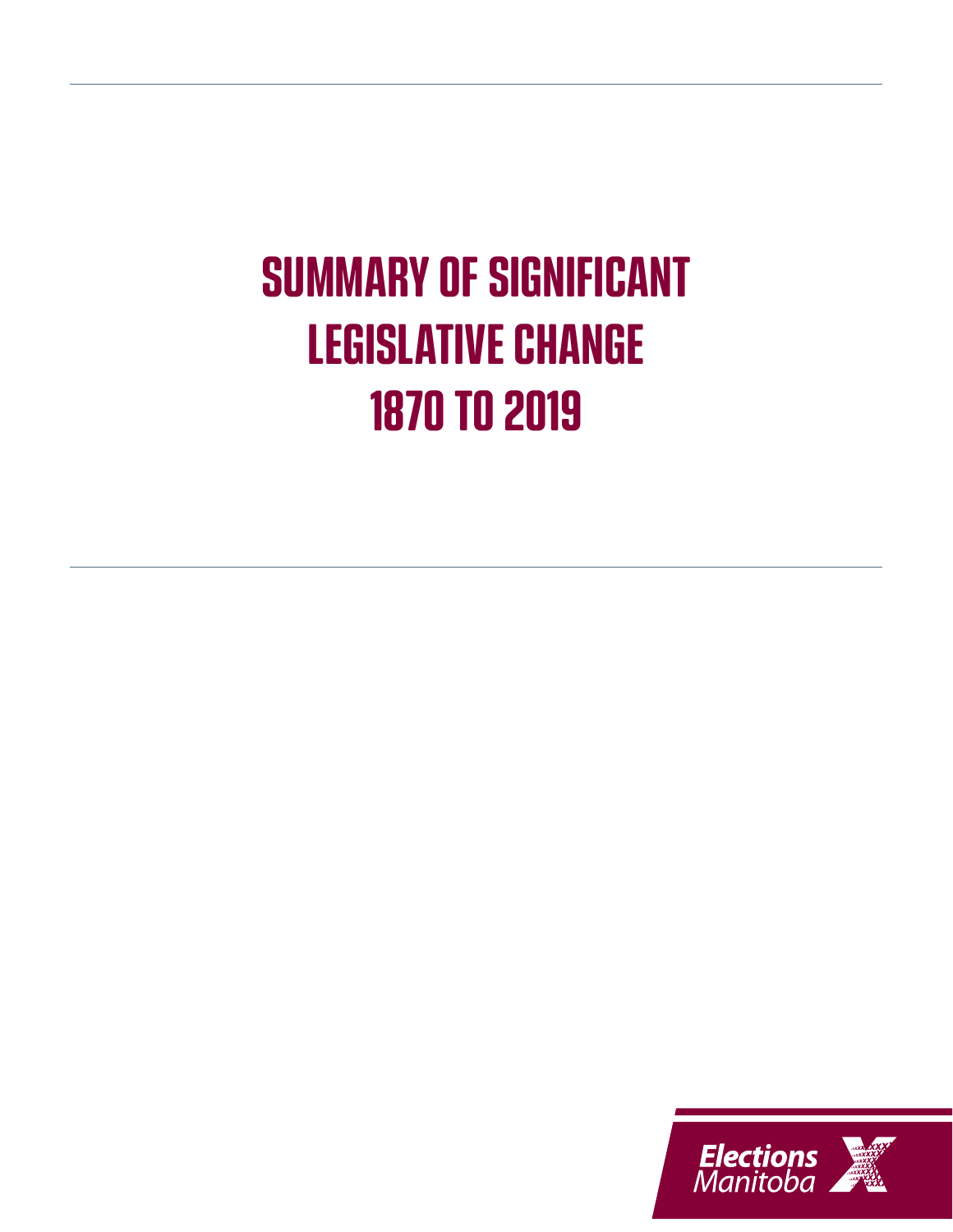# **TABLE OF CONTENTS**

| ELECTION FINANCE 3                                                                                             |    |
|----------------------------------------------------------------------------------------------------------------|----|
|                                                                                                                |    |
| CONTRIBUTIONS AND LOANS <b>Example 20</b> STATE 35                                                             |    |
|                                                                                                                |    |
| THIRD PARTIES 38                                                                                               |    |
| CONDUCT OF ELECTIONS AND RESIDENCE AND RESIDENCE ASSESSMENT RANGE AND RESIDENCE ASSESSMENT RANGE AND RESIDENCE |    |
| ELECTORAL PROCESS <b>ELECTORAL</b> PROCESS <b>And the SECTORAL</b>                                             |    |
|                                                                                                                |    |
|                                                                                                                |    |
| <b>IDENTIFICATION REQUIREMENTS AND VOUCHING FOR VOTERS13</b>                                                   |    |
|                                                                                                                |    |
|                                                                                                                |    |
| <b>IMPROVED SERVICE TO VOTERS And ACCEPTED AT A 14 YO F REAL PROVED SERVICE TO VOTERS</b>                      |    |
|                                                                                                                |    |
| CHIEF ELECTORAL OFFICER                                                                                        | 16 |
|                                                                                                                |    |
| ELECTORAL BOUNDARIES <b>External of the CONTRACTORAL</b>                                                       | 17 |
| LEGISLATIVE ASSEMBLY                                                                                           | 17 |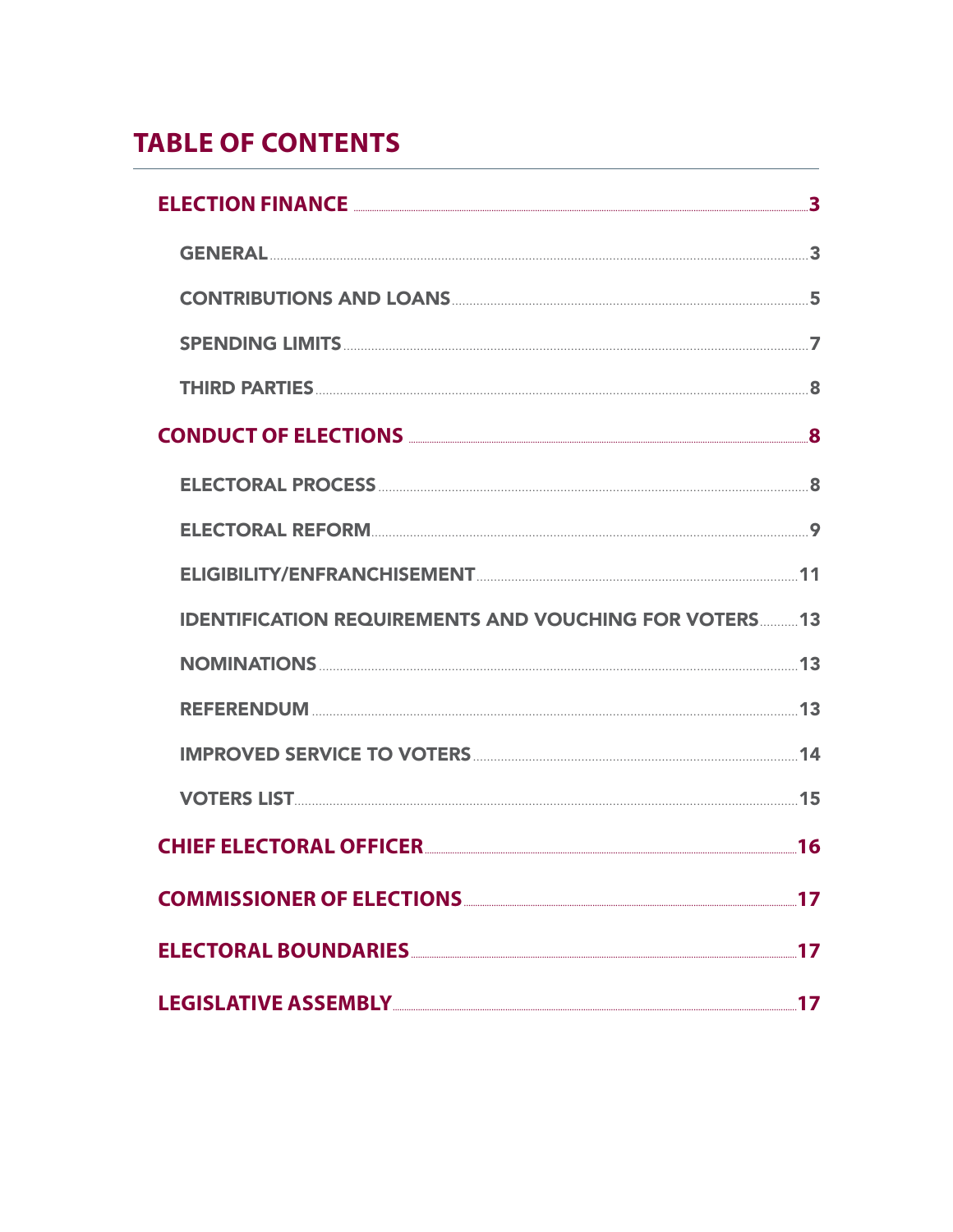# <span id="page-2-0"></span>**SUMMARY OF SIGNIFICANT LEGISLATIVE CHANGE, 1870 TO 2019**

In examining historical election results, it is important to be aware of the legislation that existed at the time the elections were held. What follows is a summary of the evolution of electoral law in Manitoba. Information is organized chronologically by subject area. Many of the dates given are for the year the new procedures were first used. In many cases, however, the legislation was passed in the years preceding the elections. Source information is provided in the end notes.

# **ELECTION FINANCE**

## **GENERAL**

1980

- *The Elections Finances Act* (EFA) is proclaimed. It introduces advertising spending limits for candidates and parties, a tax credit system for contributions to registered political parties and candidates, and provisions for financial disclosure.
- Paid advertising of elections is allowed.

1998

- Candidate and political party accountability is increased.
- Provisions are added to enhance public disclosure of contributions and expenses.
- Voluntarism is excluded as an election expense.
- Definition of election expense is clarified.
- Provisions are added to make advance payments and assign reimbursements for candidates and parties.

1999

• Specific requirements are outlined for auditors of political parties and candidates.

- An interpretation of "reasonable personal or child care expenses" is added to clarify that only the additional and unique child care expenses incurred by a candidate as a result of an election will be eligible for a 100% reimbursement and only the unique additional personal expenses will be considered as an election expense.
- Pre-writ advertising by a candidate or a constituency association must be authorized (previously only writ advertising was required to be authorized).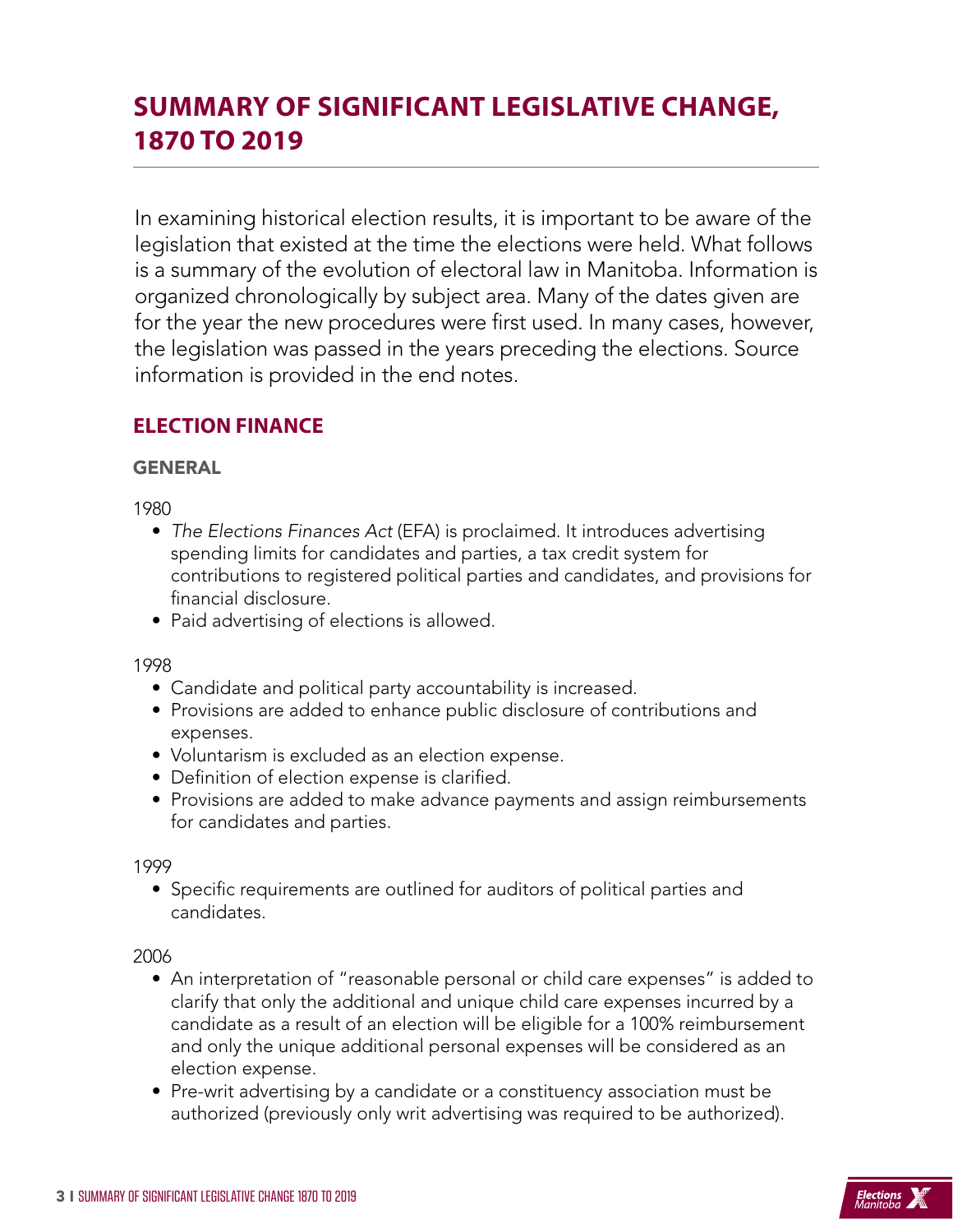- Changes to government advertising provisions specify what advertising is permitted in a general election plus provisions specific to a byelection.
- The filing deadline for the election financial returns of candidates and political parties is extended to four months after election day.
- Election financial statements must be accompanied by copies of receipts or other evidence of the disbursements and expenses set out in the statement as well as the details of outstanding liabilities.
- Advisory opinions (on whether acts or omissions contravene the law) may be requested by the financial agent of a registered political party, constituency association, candidate or leadership contestant.
- Money received by a candidate or a political party as a reimbursement of election expenses must first be used to reduce or eliminate outstanding liabilities.
- Candidates who want to issue income tax receipts for cash contributions must register with the chief electoral officer (CEO) by the end of the candidacy period.

- Political parties are now entitled to public funding (referred to as an "annual allowance") but must file a statement if they wish to receive the allowance.
- Ban on government advertising and publications extended to 90 days before a set date election.
- Advertising rates charged to political entities must not exceed the lowest rate charged to anyone else.

# 2013

- The EFA is rewritten in plain language. In addition to simpler language, the organization and overviews make the legislation easier to understand.
- Allowance commissioner appointed by government, followed by consultation with registered parties, to determine the amount of annual public funding paid to parties, and how and when to pay the allowances.

# 2016

• Annual allowance provision removed.

# 2018

• Reimbursement of allowable election expenses to candidates and parties is reduced from 50% to 25% and eligibility for reimbursement is extended to candidates and parties that receive at least 5% of the valid votes. Previously 10% of votes was the threshold for reimbursement.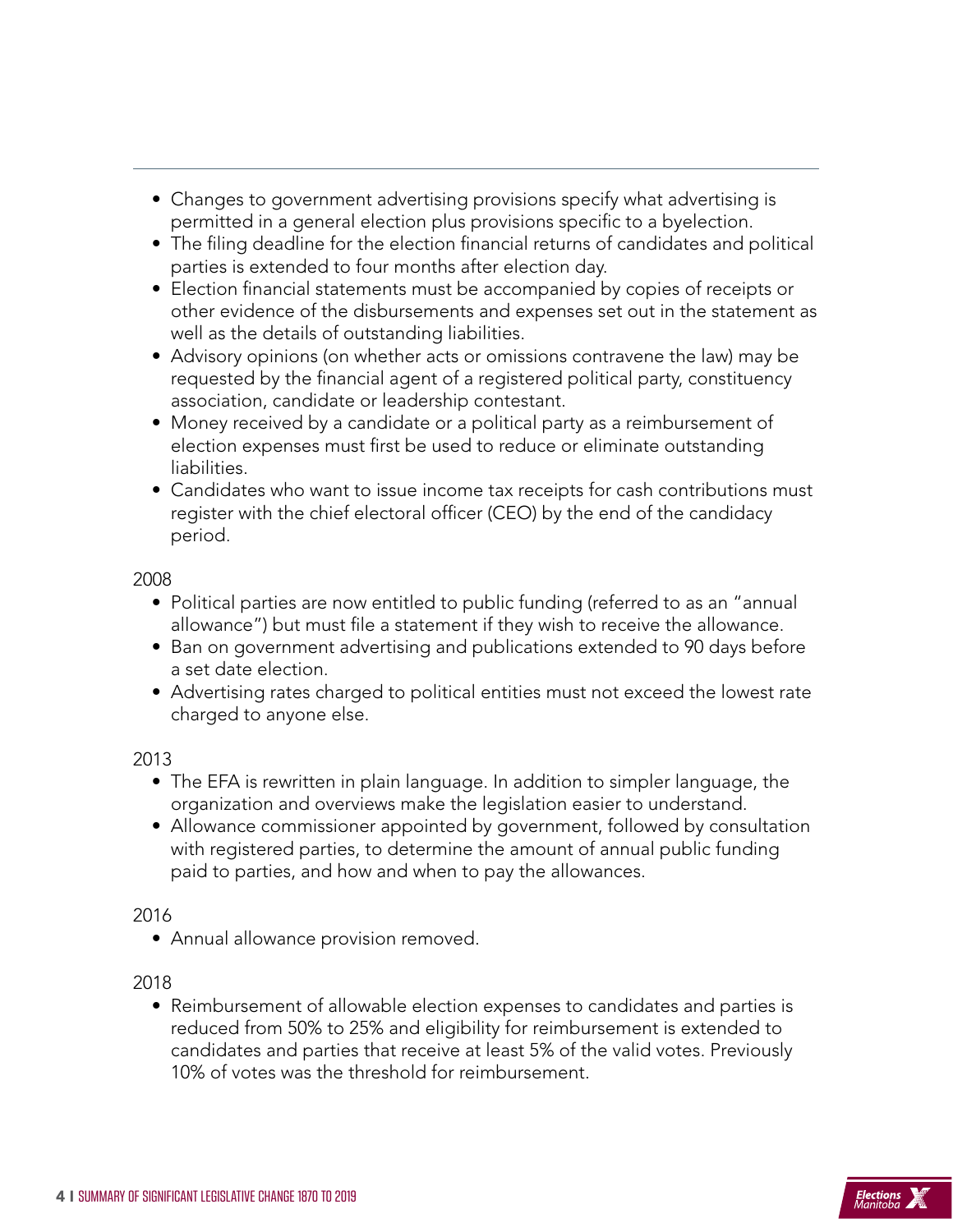# <span id="page-4-0"></span>**COMPLIANCE**

1998

- Time limit for prosecutions extended to not later than two years after the alleged offence was committed.
- Penalties for election offences increased.

1999

• Time limit for prosecutions changed to not later than one year after the date on which the CEO has reasonable and probable grounds to believe that an offence has been committed.

2006

• A late filing fee now applies for statements filed after the prescribed deadline. The late filing fee would operate on a daily basis. If the return or information is filed by a certain date and the appropriate fee paid, then there would be no prosecution.

2008

- Reporting requirements clarified for parties and candidates in the event of cancellation of a by-election because a general election has been called.
- CEO may deduct the late filing fees that were incurred under the EFA from any amounts that may be payable to the political entity under the Act.
- CEO may make public the name of the person who is obligated to pay a late filing fee and the amount payable.

2017

• Constituency associations must now file an annual unaudited statement.

# CONTRIBUTIONS AND LOANS

- Contributions to political parties, candidates and constituency associations are limited to individuals normally resident in Manitoba.
- An annual contribution limit of \$3,000 per individual is imposed. This is the combined total made to all recipients in the calendar year.
- Individuals must use their own resources when contributing and anonymous contributions must be returned.
- No one may solicit or knowingly accept a prohibited contribution and penalties are imposed for doing so.
- Parties, candidates and constituency associations must disclose details of all contributions to Elections Manitoba.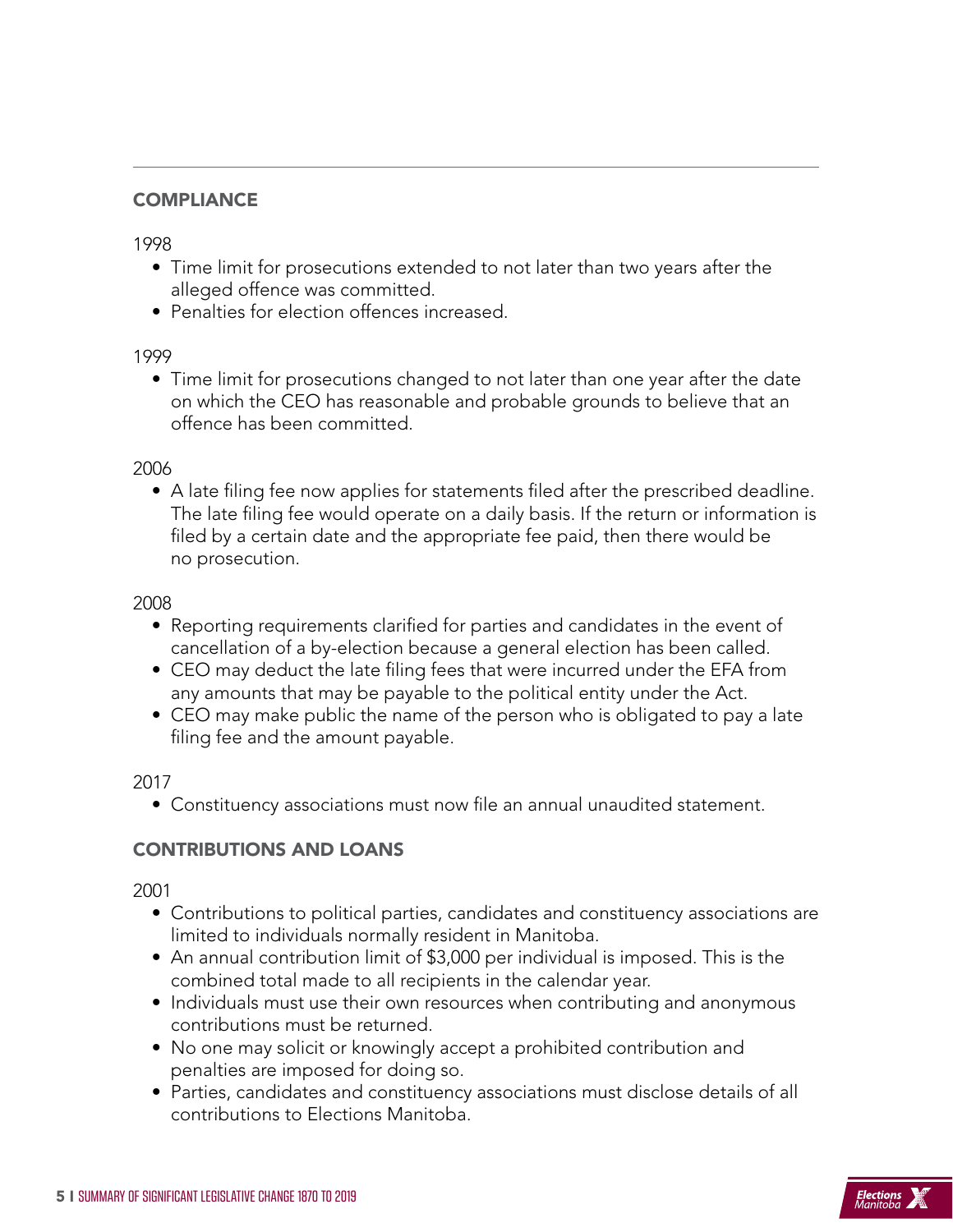- An annual contribution limit of \$3,000 per individual to all party leadership contests held by registered political parties is imposed. This is over and above the \$3,000 limit for other political participants.
- Requirements for recording minimal value donation in kind contributions become less onerous.

## 2006

- The EFA now clarifies who may collect contributions (only individuals normally resident in Manitoba) and how they may be collected.
- The EFA also clarifies that a contribution towards the deficit of a leadership contestant will be part of the annual \$3,000 contribution limit.
- No one shall use force or intimidation to induce or compel an individual to make or to refrain from making a contribution.
- No person or organization can make or refinance a loan to a political party, candidate, leadership contestant or constituency association for a term exceeding 24 months and for an amount exceeding \$3,000 (does not apply to loans made by financial institutions, political parties or constituency associations).
- CEO must publish notice of loan agreement when amount exceeds \$250, unless the loan is made by a financial institution.
- Record of contribution must be signed by contributor when amount exceeds \$100.

# 2008

• Thresholds are increased on tickets sold for a fundraising event and on items sold for the purposes of fundraising as well as for donations in kind.

- Contribution limits rise to \$5,000 from \$3,000 and are indexed to inflation after each general election.
- Fees paid to attend a conference, convention or leadership convention are contributions.
- The definition of "volunteer services" now includes the services of a selfemployed individual and those services are not considered a contribution. Cash contributions are limited to \$25 or less.
- Contribution rules do not apply to fundraising tickets or items sold for \$25 or less, or multiple tickets of item of \$75 or less, if the individual ticket or item is \$25 or less.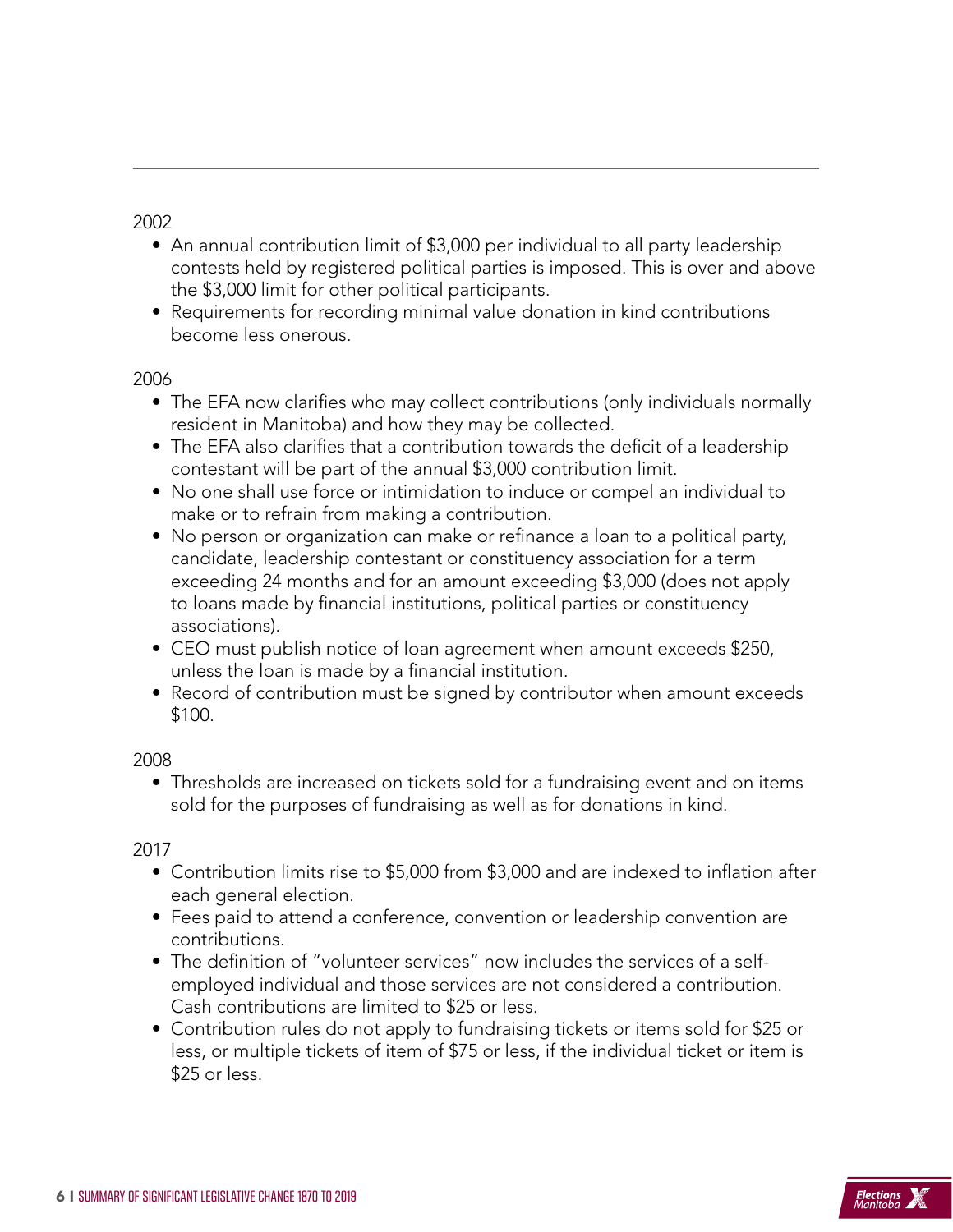#### <span id="page-6-0"></span>SPENDING LIMITS

1985

- Spending limits expanded to include all expenses (not just advertising).
- Partial reimbursement of actual election expenses introduced.

#### 1998

• Advertising spending limits are eliminated.

#### 2001

• After being eliminated in 1998, advertising spending limits are reinstated.

#### 2006

• A minimum spending limit for political parties and candidates will be known at the start of an election.

#### 2008

- Election expense limits and election advertising expense limits for parties and candidates are increased.
- The annual advertising limit for political parties is now only applicable in the year of a set date election. The advertising limit is applicable outside the election period and must not exceed \$250,000; increased to \$268,000 in 2013.
- An annual advertising limit of \$6,000 is imposed for candidates in the year of a set date election; increased to \$6,500 in 2013.
- Advertising definition, with respect to the annual advertising limit, expanded to include posters, leaflets, letters, cards, signs, banners or any print material which is used to support or oppose a party or candidate.
- Base month for CPI calculations with respect to election expense limit and annual advertising limit changed from June 1996 to June 2008 and, in 2013 changed to June 2012.

- A new 90-day pre-election period is introduced for spending limits. This 90-day period replaces the time period outside the election period in the year of a fixed date election, for the purposes of setting advertising spending limits for registered parties and election communication spending limits for third parties.
- Election communication expense limits for third parties are set at \$100,000 for the 90-day pre-election period and \$25,000 for the election period in a general election. For a byelection, the limit is \$5,000.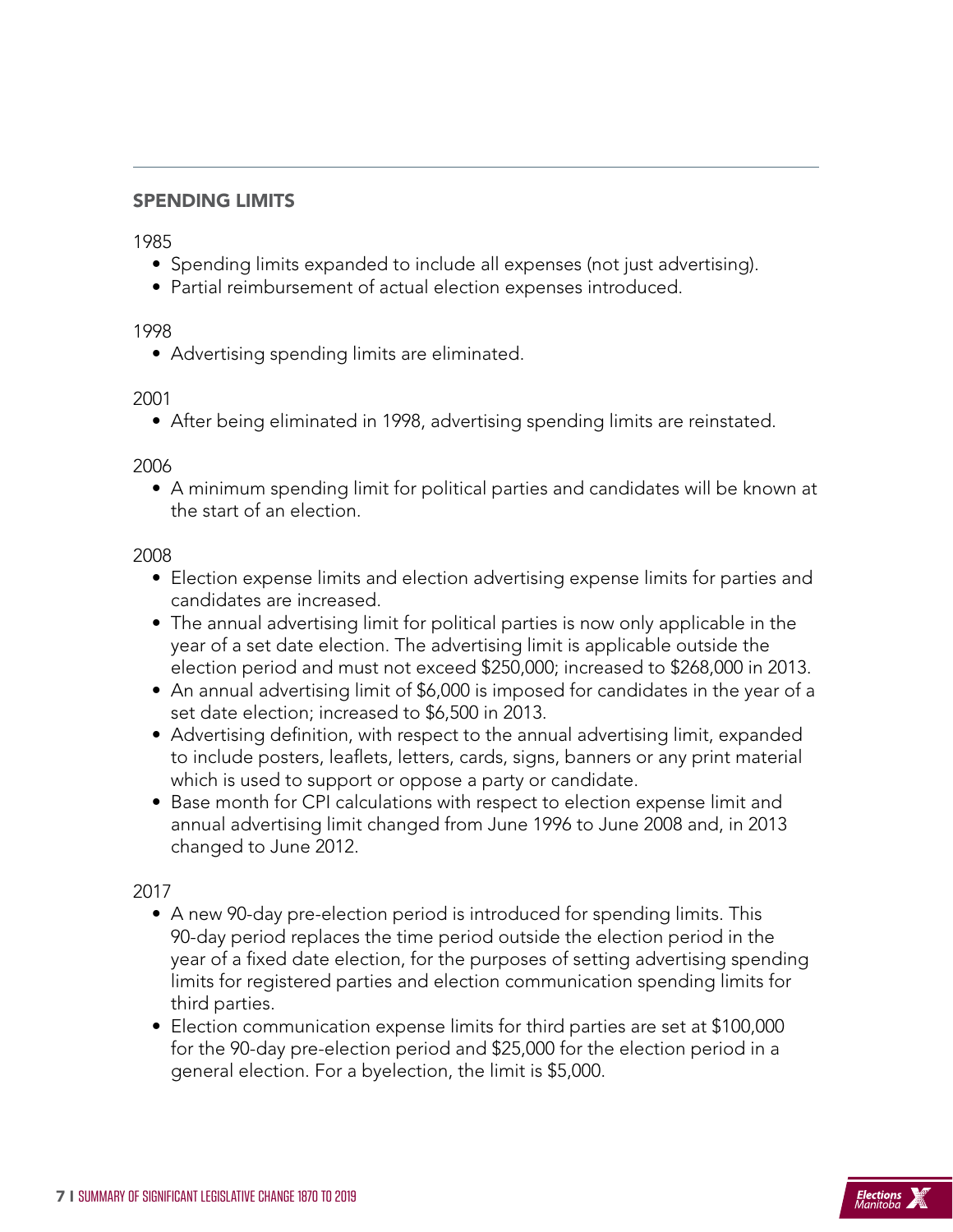# <span id="page-7-0"></span>THIRD PARTIES

2013

• Third party legislation comes into effect for the first time. The legislation imposes a limit of \$5,000 an individual or group (other than a registered party, candidate or constituency association) can spend on election communication to promote or oppose a candidate or registered party during an election. Third parties must register with Elections Manitoba once they spend \$500 on election communication during an election period.

2017

- Third parties must now register with Elections Manitoba when they incur \$2,500 in election communication expenses during the pre-election period or during the election period.
- Election communication expense limits for third parties are set at \$100,000 for the 90-day pre-election period and \$25,000 for the election period in a general election. For a byelection, the limit is \$5,000.
- If a third party incurs election communication expenses with the knowledge and consent of a registered party, those expenses would be considered advertising expenses of the registered party.
- The definition of *election communication* is expanded to include communication on an issue with which a party or candidate is associated.

# **CONDUCT OF ELECTIONS**

# ELECTORAL PROCESS

1888

• The secret ballot is used for the first time.

1932

• Advance voting first introduced during the 1932 general election.<sup>1</sup>

1962

• Provisions for hospital patients to vote (special blank ballot) first used.

1983

• Election day is always to be a Tuesday.<sup>2</sup>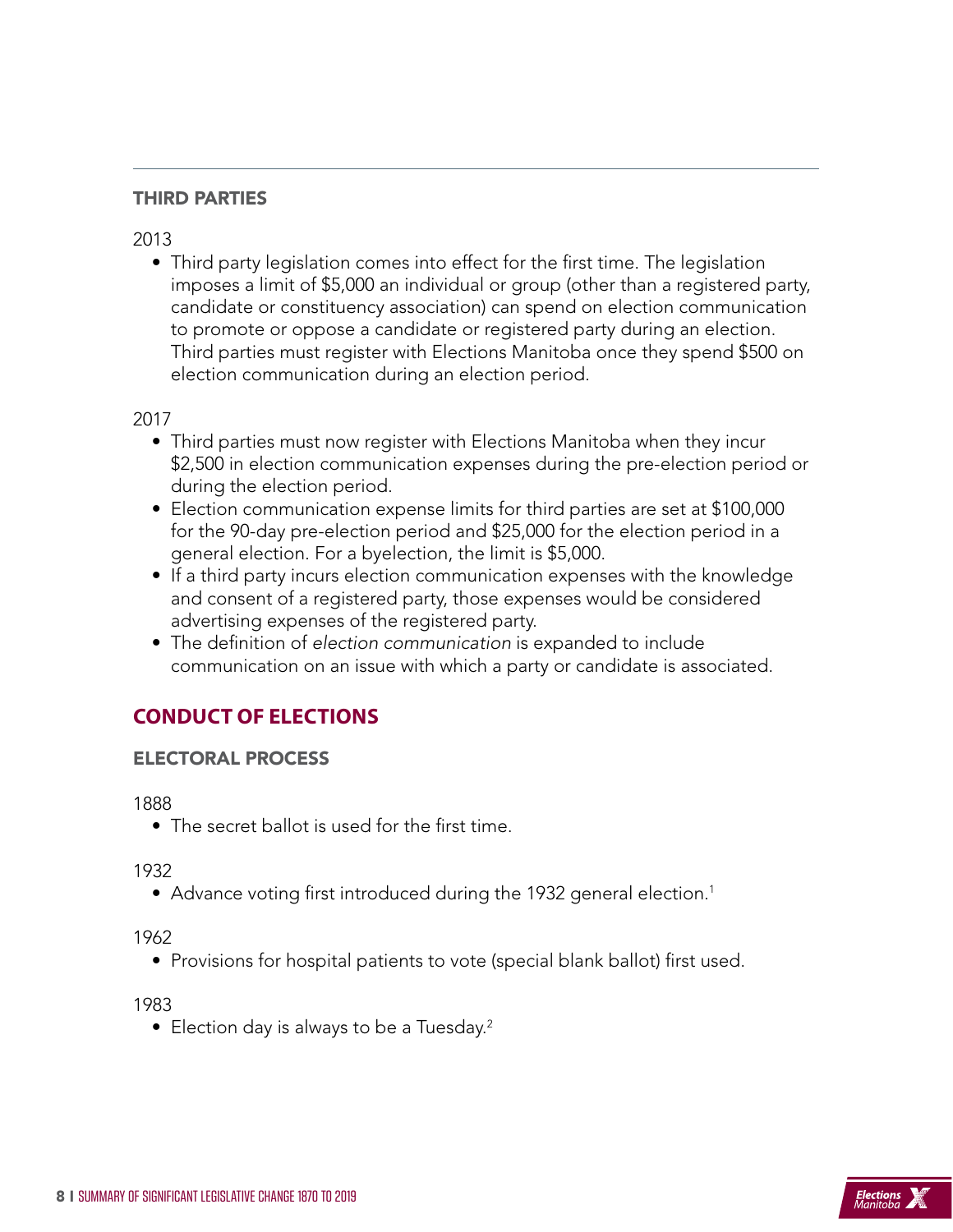- <span id="page-8-0"></span>• Voters given the option of placing ballot in ballot box themselves.
- Judicial recounts deemed to be solely for the purpose of declaring as elected the candidate with the highest number of votes.

# 2001

- Tie votes resolved through a byelection rather than having the returning officer cast the deciding ballot.
- The minimum election period is shortened from 36 to 33 days.

# 2012

• The set election date of October 5, 2015 is to be postponed by six months to eliminate overlap between the timing of provincial and federal elections. If by January 1, 2015 the federal election date had not been changed, the provincial election is postponed to the third Tuesday of April in the next calendar year.

# 2016

- Byelection must be held within 180 days after a vacancy occurs unless a set date general election is less than one year out. This decreases the maximum vacancy period from one year to six months.
- A standard 28-day election period is established for set date elections, replacing the flexible period of between 28 and 35 days. For a byelection or other election, the election period is reduced from between 32 and 39 days to between 28 and 34 days.

- The CEO may modify the voting process in consultation with the *Elections Act* Advisory Committee and with approval from the Standing Committee on Legislative Affairs. The objectives of any modifications must be to improve the voting process, achieve administrative efficiencies and maintain the integrity of the vote.
- Advance voting moves earlier in the election period, running from Thursday to Thursday instead of Saturday to Saturday.
- Fixed date election days will be an in-service/professional development day at all public schools.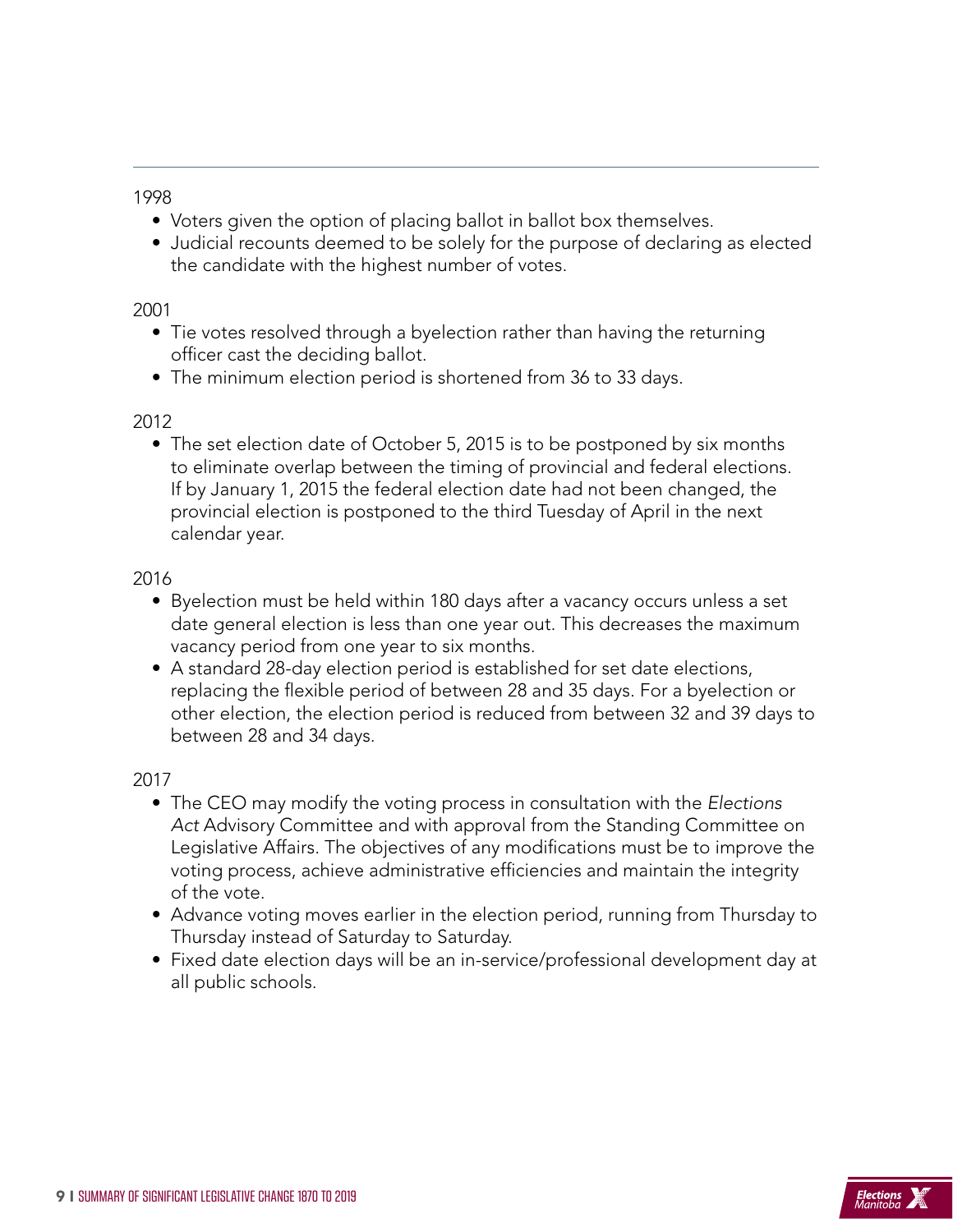#### ELECTORAL REFORM

#### 1870

• Voting occurs at public constituency meetings where each voter publicly declares his preference. The electoral officer records the votes, and the simple plurality (or 'first-past-the-post') system is used to elect members for the 24 seats in the Legislative Assembly.

#### 1914

• A new system of representation is introduced: Winnipeg is divided into three constituencies, each represented by two members.3 Voters in each constituency are issued two ballots, one for each seat. No candidate can be listed on both ballots. So, although Winnipeg voters, in effect, vote twice, the ballots are counted and the candidates declared elected as if there were two separate constituencies. The rural constituencies, meanwhile, retain the simple first-past-the-post system.

#### 1920

• A "proportional representation" system of voting is introduced in Winnipeg. The city is consolidated into a single constituency electing 10 members. Voters indicate their preferences by numbering the candidates' names on the ballot paper 1,2,3 etc. A complex method of counting these ballot papers is provided by amendments to *The Elections Act* (EA).

#### 1927

- The rural constituencies abandon the simple plurality system in favour of an "alternative" or "preferential" balloting system which is used until 1958. In constituencies where more than two candidates are nominated, voters indicate their preferences by marking the ballot 1,2,3 etc.
- The practice of members of the Assembly who had been chosen to enter the Cabinet (Executive Council) resigning their seats to face a byelection is abolished.
- The practice of "deferring" elections is becoming increasingly common, especially in northern constituencies where transportation and communication were difficult. The elections in these constituencies are held after the general election when results from the remainder of the province were already known. Deferred elections are last held in 1966.

#### 1949

• The single, 10-member constituency of Winnipeg is replaced by three constituencies, each represented by four members. In addition, the constituency of St. Boniface is given two members.<sup>5</sup> The preferential balloting system is retained for these multi-member seats.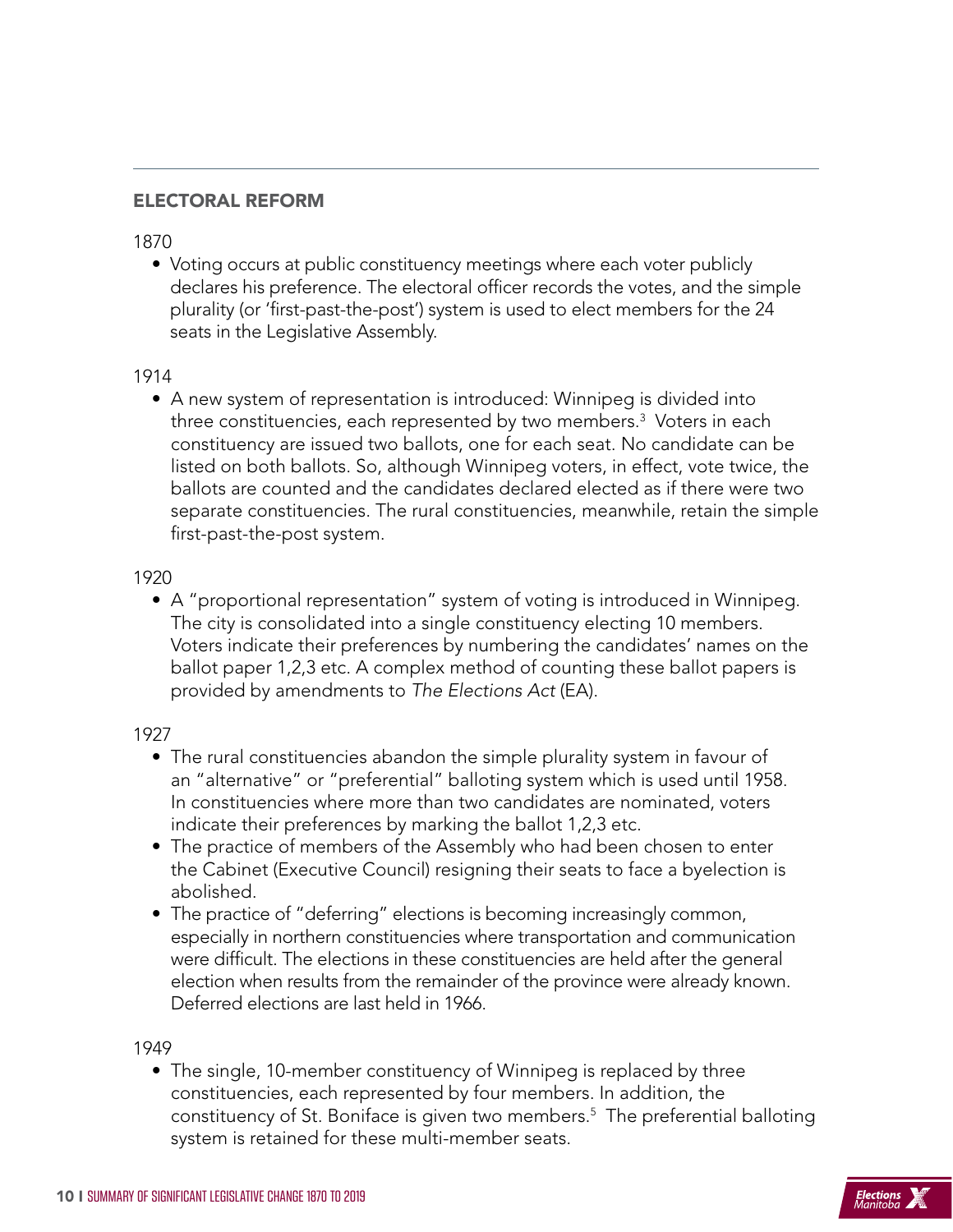<span id="page-10-0"></span>• Winnipeg is divided into 20 single-member constituencies. The system of preferential or alternative voting is abandoned in favour of the first-past-the-post plurality system in all constituencies, rural and urban.

#### 2006

• The EA is re-written in plain language, resulting in significant changes to terminology.

#### 2008

• Set election date established, with the first election set to take place October 4, 2011 and subsequent elections to take place the first Tuesday of October every four years.

#### 2017

- Province-wide enumeration is replaced by the Manitoba Voter Register, a permanent register of voters, as the method of voter registration for provincial elections. Information for the register to come from the final voters list from the 2016 general election and to be updated using data from provincial and federal sources as well as voters themselves.
- Voters may opt out of the register.
- Voters not on the register can still vote by showing government-issued photo ID or two other pieces of acceptable ID.
- Election calendar adjusted along with introduction of Manitoba Voter Register to add a period of targeted registration before the writ is issued.
- Election day for a set date general election must now be a province-wide school in-service day.
- Urban voting area size increased from 350 to 500 voters and rural voting area size increased from 250 to 350 voters to reflect changing voting patterns.
- Permanent residents and youth can now be election officials.

# ELIGIBILITY/ENFRANCHISEMENT

#### 1870

• Only males who are established members of the community, in good financial standing, can vote.<sup>6</sup>

- Requirement to be in good financial standing eliminated.
- The residency requirement for voting increased to six months in Manitoba and one month in the electoral division.7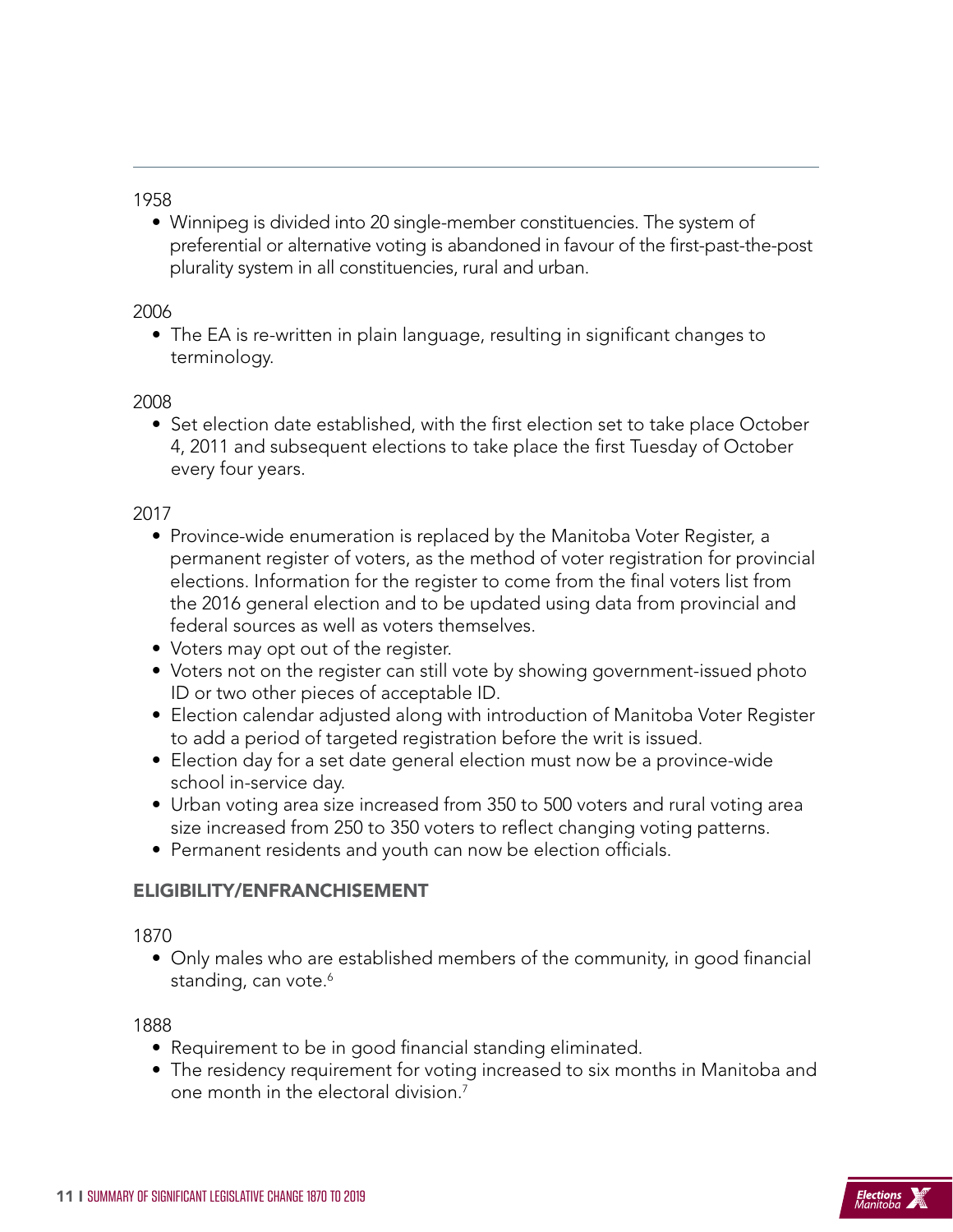• Residency requirements changed to three months in electoral division and one year in province.<sup>8</sup>

#### 1900

• Persons receiving government salary of \$350 or more could now vote.<sup>9</sup>

1916

• Manitoba is the first Canadian province to extend the vote to women.10

1932

• First Nations persons in Armed Forces enfranchised.<sup>11</sup>

#### 1952

• Manitoba's Treaty Indian population enfranchised.<sup>12</sup>

1969

• The voting age lowered from 21 to 18.

#### 1986

• Effective July 1, only Canadian citizens can vote (British subjects and landed immigrants are not eligible).

1988

- Patients in mental health care facilities are eligible to vote for the first time (result of a Court of Queen's Bench decision).
- Inmates in correctional institutions eligible to vote for the first time (result of a Court of Queen's Bench decision). Subsequent decisions in November 1988, August 1990 and August 1999 uphold this eligibility.

1990

• Persons with a mental disability residing in an institution are eligible to vote for the first time (result of a Court of Queen's Bench decision in August 1990)

1998

• Judges allowed to vote

2002

• Residents who are members of the Canadian forces—and the people who live with them— can now vote where they resided immediately before leaving.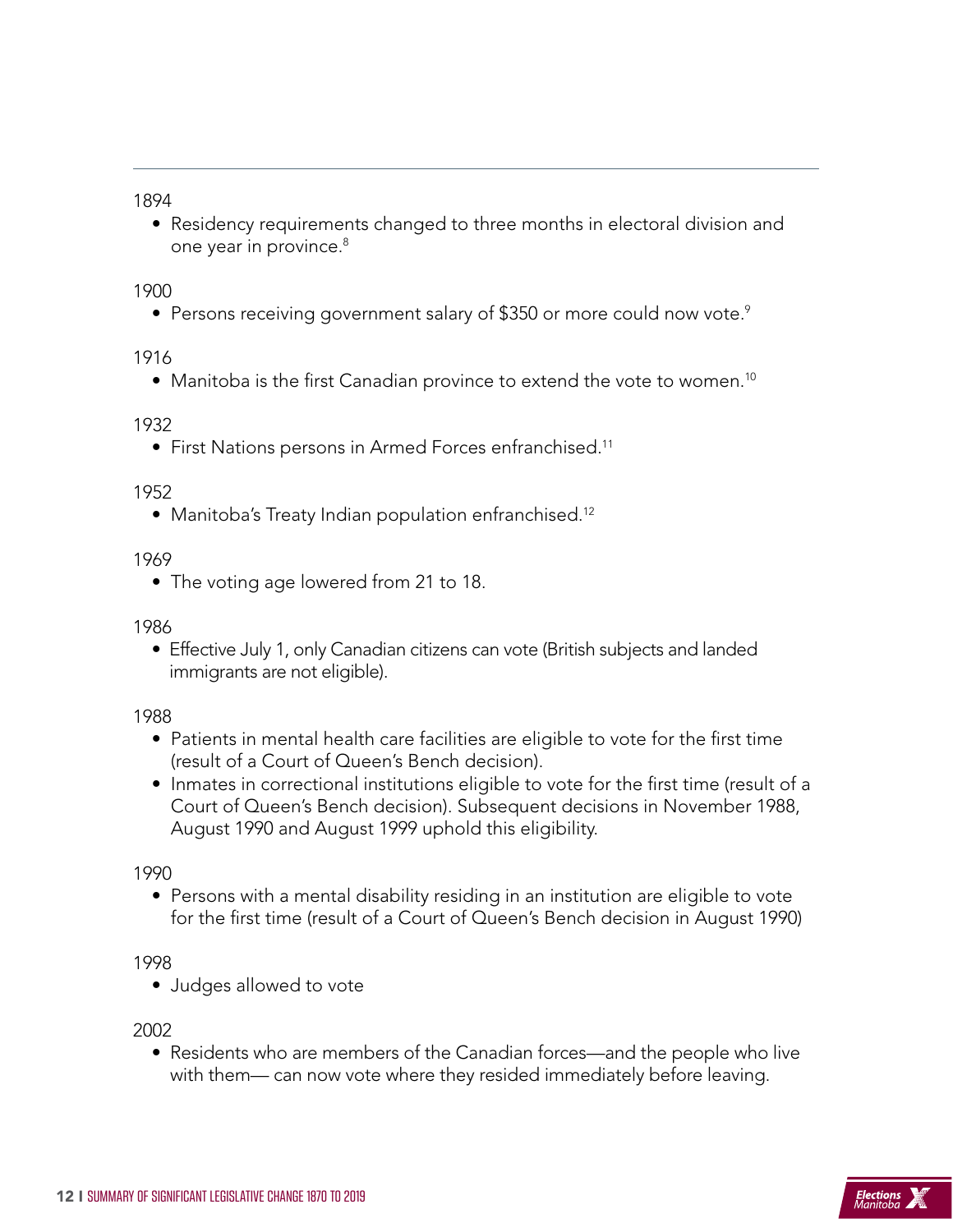<span id="page-12-0"></span>• Six-month limit on absence from Manitoba removed for students and government employees who may be on extended work-/study-related absence from the province but intend to return.

# IDENTIFICATION REQUIREMENTS AND VOUCHING FOR VOTERS

## 2017

- All voters must present valid ID to vote. Previously, ID was only required for advance voting and on election day for voters not on the voters list.
- The CEO must prepare and publish a list of acceptable ID each year and for each election.
- For voters on the voters list without ID, another voter from the same electoral division with ID may vouch for the identity of one voter who does not have ID. Vouching can only be done on election day, not for advance voting.

# NOMINATIONS

1970

• \$200 fee for nomination abolished and replaced with the requirement of signatures of 50 eligible voters in the electoral division in which the potential candidate wishes to become nominated.

#### 1980

• Nomination papers now require 100 signatures.

2016

• Number of signatures required for nomination reduced from 100 to 50.

2019

• Nomination papers must include a disclosure of any offence to which the prospective candidate has pled guilty or has been found guilty of under the *Criminal Code*, the *Controlled Drugs and Substances Act* or the federal or provincial *Income Tax Act*.

# REFERENDUM

2019

• A referendum act is established. In addition to a referendum required under specific provincial legislation, the Act calls for a referendum in the case of significant changes to the Constitution of Canada or Manitoba's voting system. Rules of calling and conducting a referendum are set out.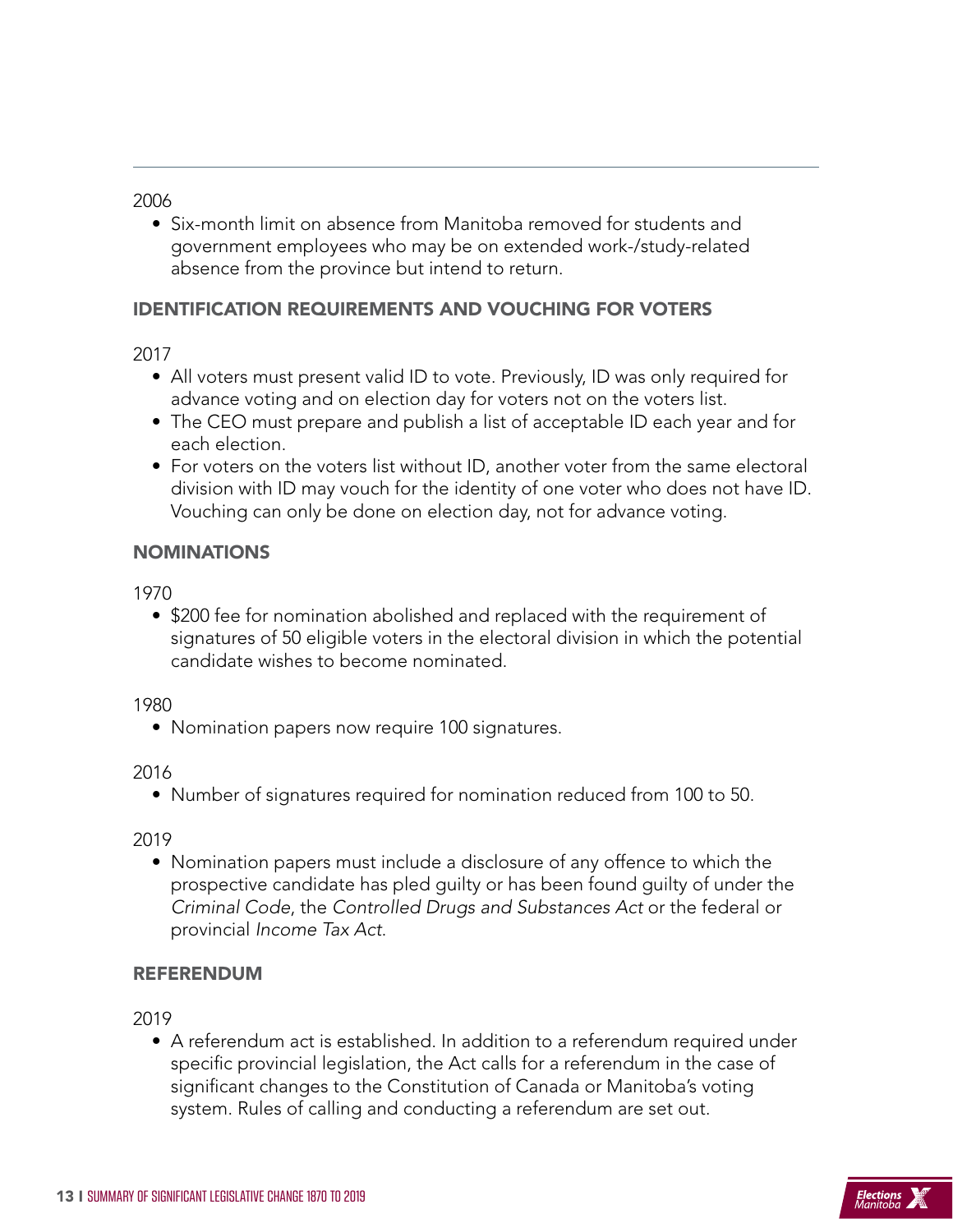# <span id="page-13-0"></span>IMPROVED SERVICE TO VOTERS

1998

- Absentee voting introduced for eligible voters who are unable to vote on election day or advance voting days.
- Reasons for use of advance voting expanded.
- Revision period extended with longer returning office hours.
- Public information mandate introduced to provide the public with information about the electoral process, the democratic right to vote and the right to be a candidate.
- Declined ballot is now a secret ballot.

2006

- Advance voting extended to seven days. Eligible voters can vote at any advance voting station in Manitoba. Identification required.
- Homebound voting extended to persons with any disability and to caregivers, if applicable.
- Separate voting stations permitted in residential complexes with 100 units or more.
- Voting areas reduced to 250 voters in rural Manitoba to reduce travel to voting stations.

2008

- Voting on election day extended by one hour, beginning at 7:00 am.
- An additional day of advance voting added.
- Maximum distance established for advance voting so that residents of population centres with more than 50 eligible voters will not have to travel more than 30 km to vote at an advance voting location.

2015

- A voting station can be set up in a multiple residence containing less than 100 units, where the majority of residents are seniors and/or have a disability.
- Institutional voting station extended to a co-located facility where seniors and/or people with disabilities live.

- Absentee voters may cast a ballot for a registered party rather than for a candidate, allowing absentee voters to vote before nominations close.
- All eligible voters on the preliminary voters list will receive a voter information card in the mail providing them with information on where and when to vote and how to update their information on the voters list.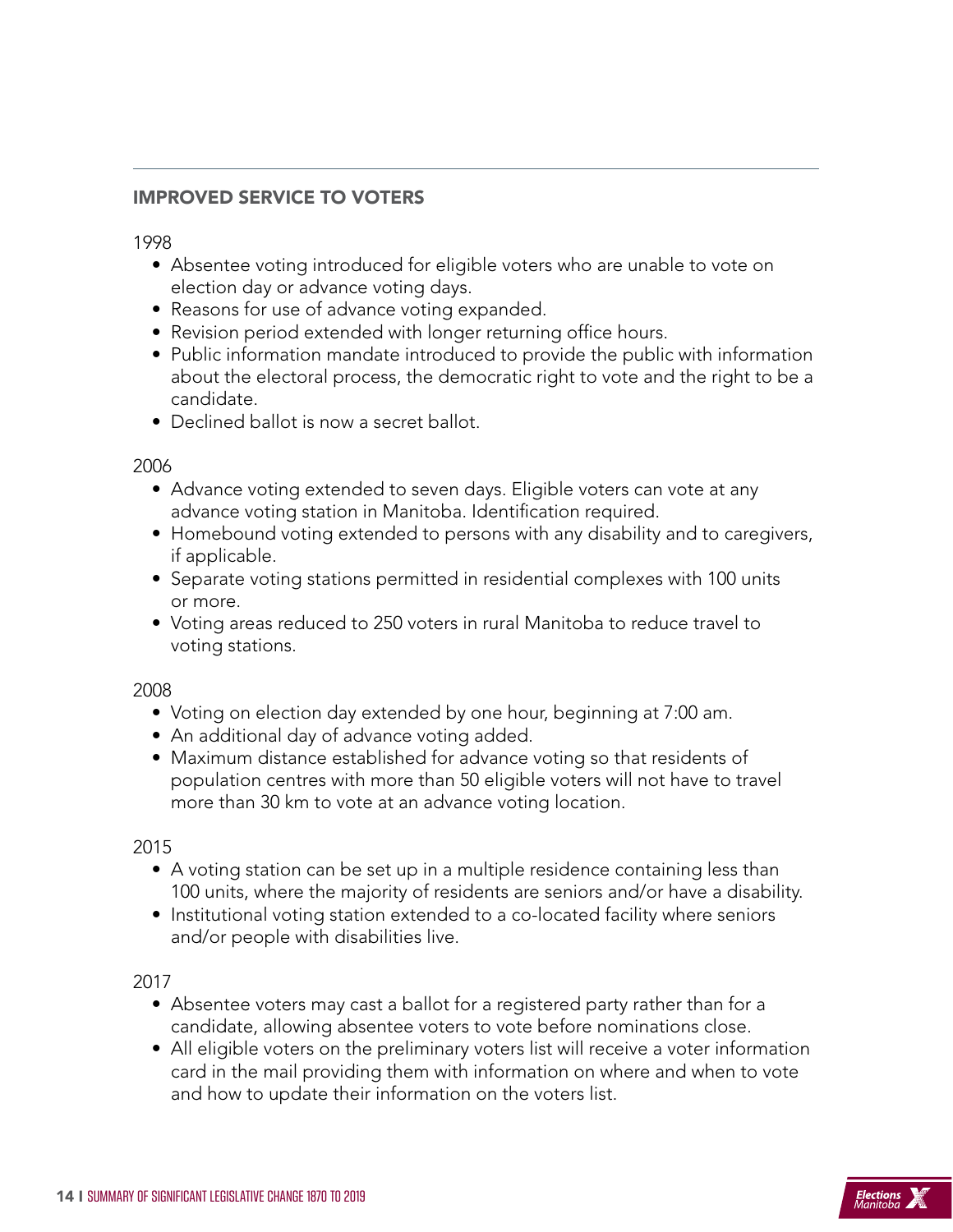- <span id="page-14-0"></span>• Voter information cards may be used as one piece of acceptable identification to vote.
- Election day hours revert to 8:00 am to 8:00 pm.

# VOTERS LIST

1997

- Eligible voters can have their names omitted or obscured from the voters list under rules of personal security protection.
- Voters list no longer posted for public viewing or available for public use.
- Access to voters lists more than 25 years old allowed for historical or research purposes.
- Misuse of voters list is an election offence.

2008

- List of addresses (address database) to be prepared to assist with enumeration.
- Enumeration may begin outside the election period, up to 75 days in advance of a set date election.
- Revision period extended from six days to 29 days for a set date election, and reduced to four days for other elections.

2012

• The CEO is required to report to the Speaker on whether a permanent voters list should be created for use in Manitoba provincial elections.

2015

- In anticipation of the adoption of a permanent voters list and on the recommendation of the CEO, enumerators and voting officers may request gender and date of birth from voters to facilitate the creation of a permanent voters list for use in future elections. Eligible voters are not required to provide this information in order to be added to the voters list. Gender and date of birth excluded from the voters list.
- The returning officer must provide a copy of the preliminary voters list to each candidate as defined in the EA or the EFA.

2017

• Each February, beginning in 2019, registered parties will receive a list of eligible voters from the Manitoba Voter Register. MLAs will receive a list of eligible voters in their electoral division, on request.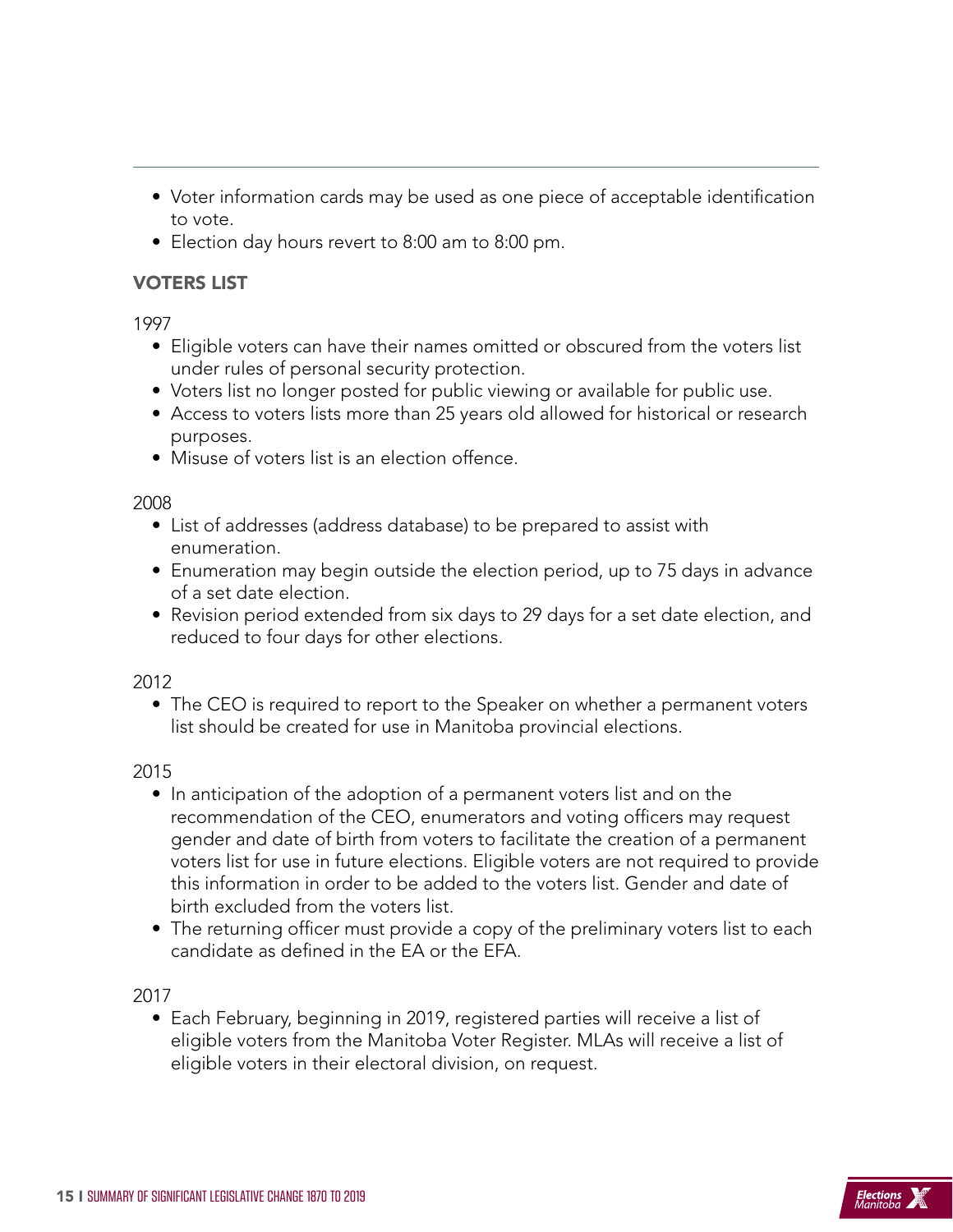- <span id="page-15-0"></span>• Beginning in 2019, information from the Manitoba Voter Register will be used to prepare the preliminary voters lists for an election. The CEO prepares the preliminary voters list within two days of the writ being issued and provides a copy to each returning officer and registered party. Returning officers provide the preliminary list to each candidate and registered party.
- A targeted registration period may take place allowing for voters to be added to or have their information updated on the voter register. The voters list will be produced from the voter register.
- Revision period reduced from 29 days to seven days for a fixed date election.

# **CHIEF ELECTORAL OFFICER**

1949

• First mention of chief electoral officer (CEO). Appointed by Lieutenant Governor in council to be Clerk of Executive Council and administer elections.13

1980

• The Office of the Chief Electoral Officer is established to serve as an independent office of the Legislative Assembly in order to administer fair elections.14

1998

• Investigative powers of the CEO strengthened. Obstruction of the CEO is now an election offence.

2001

• CEO can appoint Returning Officers (the position of Returning Officer used to be a political appointment by Cabinet).

- Leave for returning officers and assistant returning officers extended. Instead of ending the day the candidate is declared elected, it ends 14 days after election day.
- Returning officers can appoint people to perform administrative duties at the returning office.
- Returning officers can appoint an interpreter to translate.
- Returning officers can dismiss and replace staff.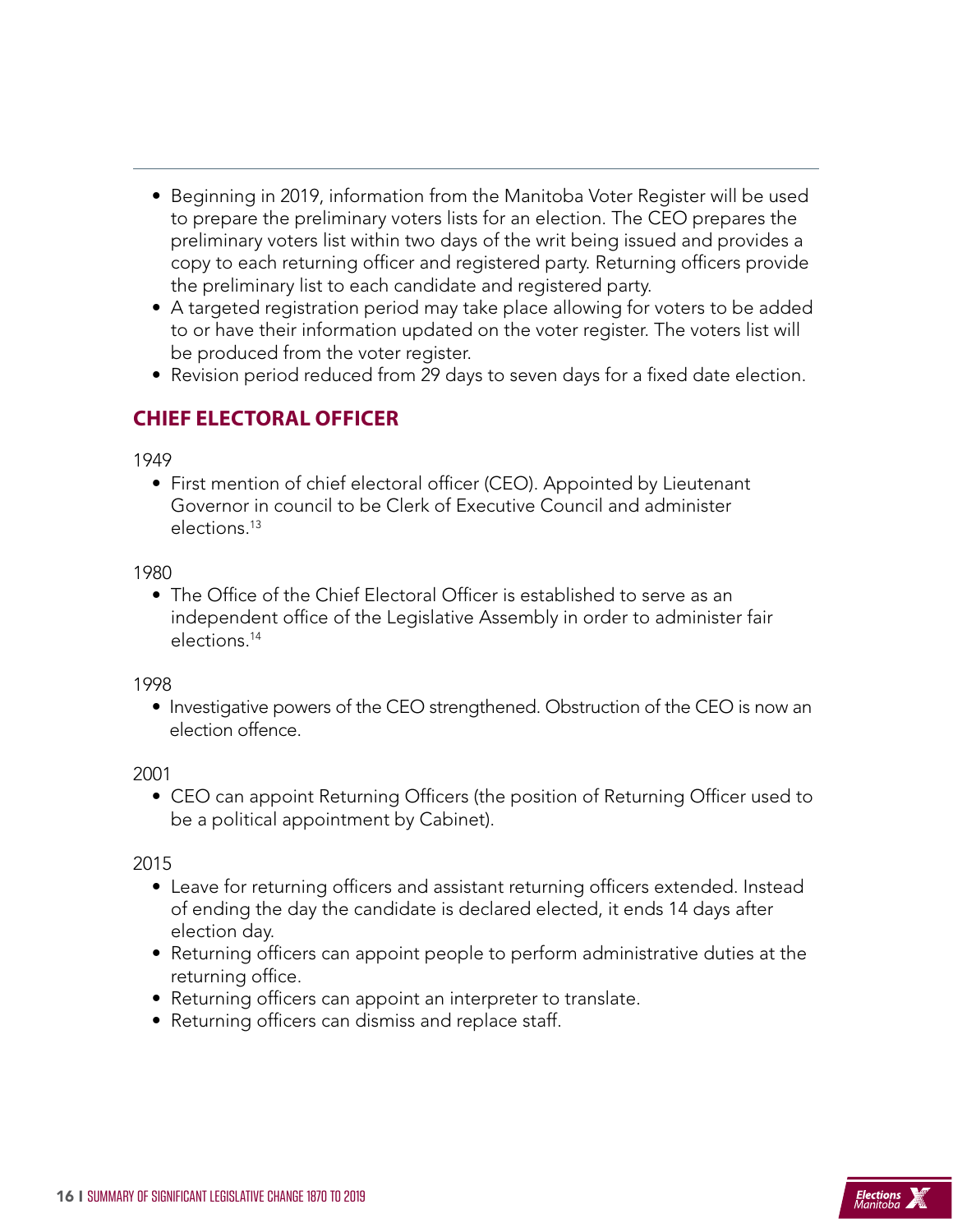# <span id="page-16-0"></span>**COMMISSIONER OF ELECTIONS**

2006

• Investigation and prosecution responsibilities of the CEO are separated from the assistance and compliance responsibilities, similar to the Canadian federal model, through the appointment (by the CEO) of a commissioner having the sole responsibility to conduct investigations.

#### 2008

- The Commissioner of Elections must notify the subject that an investigation is taking place and again once a decision has been made.
- The Commissioner may make the outcome of the investigation public if he/she feels it is in the public's interest.
- The Commissioner may apply to the Court of Queen's Bench for an injunction or enter into a compliance agreement if he/she has reasonable grounds to believe that a person or organization has or is likely to commit an act contrary to the EA or the EFA.
- The Commissioner must publish a notice when a formal caution is issued or when entering into a compliance agreement.

# **ELECTORAL BOUNDARIES**

1957

• Electoral Divisions Boundaries Commission formed to independently review boundaries. Manitoba is the first province with an independent boundaries commission. The Commission is made up of the Chief Justice of Manitoba, the chief electoral officer and the president of the University of Manitoba.

2006

- Commission membership increased from three to five; presidents of Brandon University and University College of the North added.
- Report of the Commission no longer enacted by legislature, thereby removing requirement for political approval of boundaries.

# **LEGISLATIVE ASSEMBLY**

1892

• Increased to 40 seats.<sup>15</sup>